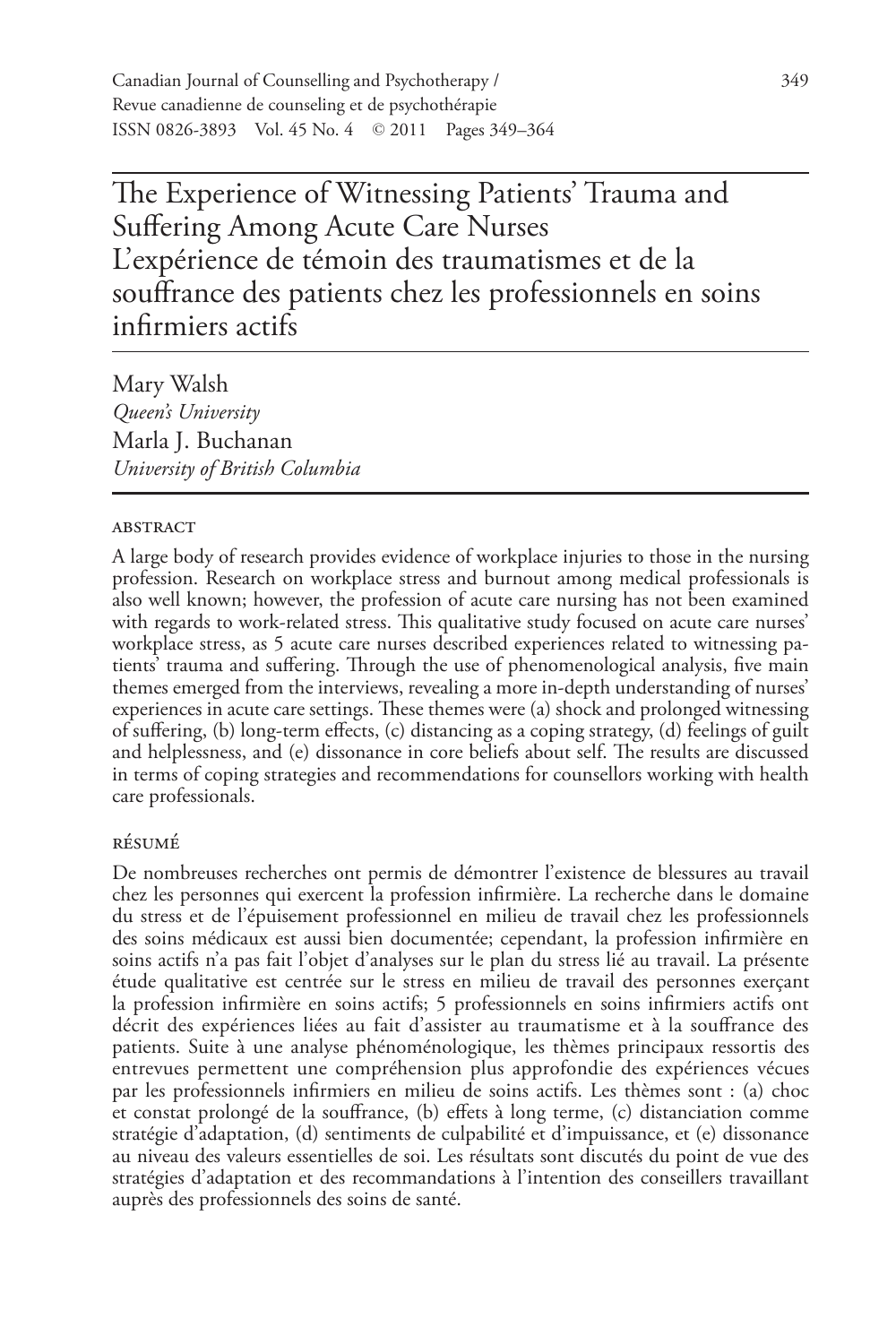It is well known that nursing is a profession that poses a variety of risks. Exposure to infectious diseases, violence, and physical injury are among the common factors that place nurses at risk for work-related injuries (Abendroth & Flannery, 2006; Chen, Chen, Tsai, & Lo, 2007). However, the psychological and emotional effects of nurses' work are not as well known (Frank & Karioth, 2006; Hallin & Danielson, 2007). Using personal observations within acute care hospital settings, the investigators of this study noticed changes over time in the way nurses related to their work and their patients. Nurses were at times distant and detached, which appeared to be a way of coping with the frequently intense emotional situations they were experiencing.

Observations on acute care hospital wards also revealed a common occurrence of hearing nurses talk about trouble sleeping and feeling unable to leave the experiences of their shift in the hospital when they went home. Large numbers of sick calls were also witnessed, and acute care nurses would often claim they could just not do another shift. These observations led the researchers to wonder about the effects upon nurses who experience patients' trauma and suffering.

Various labels have been used to describe the relatively new body of knowledge related to workplace stress in the nursing profession. They include *compassion fatigue* (Abendroth & Flannery, 2006; Benoit, Veach, & LeRoy, 2007; Figley, 1995; Frank & Karioth, 2006; Maytum, Heiman, & Garwick, 2004), *generalized stress* (Hallin & Danielson, 2007), and *burnout* (Chen et al., 2007; Ericson-Lidman & Strandberg, 2007; Poncet et al., 2007).

A review of the literature revealed that three constructs could provide a theoretical understanding of the stress experienced by acute care nurses: generalized stress (Lazarus & Folkman, 1984), workplace burnout (Maslach, Schaufeli, & Leiter, 2001), and compassion fatigue (Figley, 1995, 2002). In this article we review these three psychological constructs but acknowledge that there could be other theoretical underpinnings that describe acute care nurses' experiences.

The purpose of this study was to understand acute care nurses' experiences of job-related stress. The study's primary focus was to provide a rich description of nurses' experiences of witnessing patients' trauma and suffering on an acute care ward. The following phenomenological question guided the research: What is the lived experience of witnessing patients' trauma and suffering among acute care nurses?

In the following review of the literature, the authors discuss the three main theoretical constructs that have relevance to our understanding of the current study on acute care nurses' experiences of witnessing the trauma and suffering of their patients. However, the researchers were open to the possibility, before commencing the study, that the phenomenon under investigation may or may not reveal whether these constructs had relevance in the participants' experiences as acute care nurses.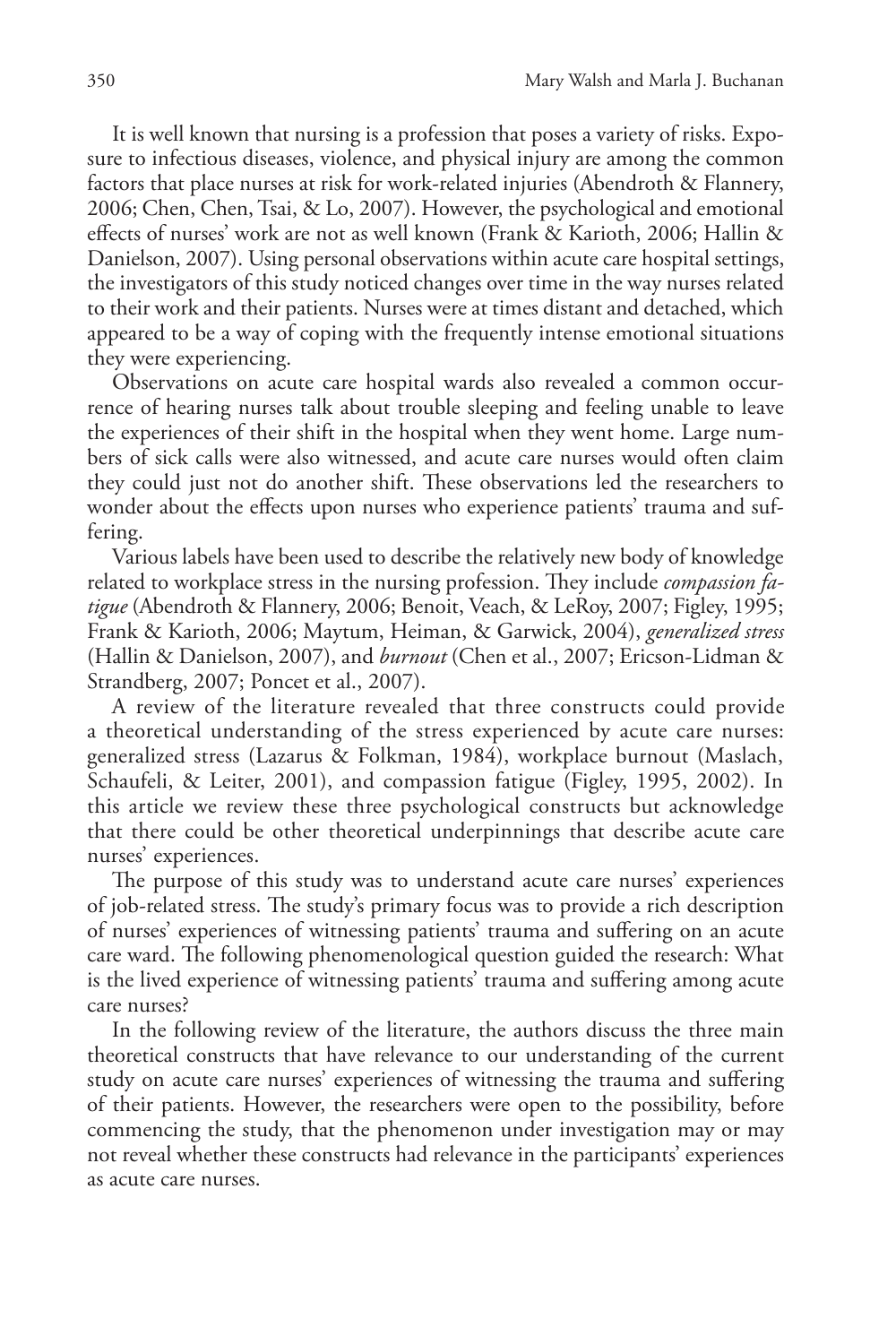### review of the literature

### *Stress*

In Lazarus and Folkman's (1984) Transactional Theory of Stress and Coping, the authors proposed that individuals are constantly appraising the environment in an attempt to discern the meaning and significance of events in order to categorize interactions within their environment related to their well-being. According to Lazarus and Folkman, the amount of stress felt is a result of a two-part cognitive appraisal. The first, a primary appraisal, is the evaluation of whether a situation is irrelevant (has no implications for well-being), benign-positive (preserves or enhances well-being), or stressful (could lead to harm/loss, threat, or challenge). The secondary appraisal is one's evaluation of coping abilities and available options.

Stress has been linked to a number of illnesses (Lazarus & Folkman, 1984) and can have a wide variety of psychological effects. Social functioning and morale are two of the main factors that are closely related to stress and have been shown to affect a person's psychological state, possibly leading to depression (Lazarus & Folkman, 1984).

Chen et al. (2007) studied role stress and job satisfaction among 129 nurse specialists in Taiwan. Role ambiguity and overload were found to be the highest predictors of job dissatisfaction, whereas personal characteristics and training were responsible for the variance in job satisfaction. Ross-Adjie, Leslie, and Gillman (2007) investigated occupational stressors that were significant to emergency room nurses. The top six stressors were violence in the workplace; heavy workload and poor skill mix; mass casualty; death; sexual abuse of a child; and dealing with high acuity patients. Their research findings also revealed that emergency room nurses thought that debriefing was very useful following a stressful event and should be encouraged.

Hallin and Danielson (2007) conducted a qualitative study on the experiences of daily work strain and stimulation for a group of 12 registered nurses, each with 6 years of experience. Stressful work situation themes included feeling insufficient, being unsure of oneself, and not enough contact with patients. Stimulating work situation themes included experiencing patients and qualified health care staff as enriching, having situations under control, and having the skills needed to be independent. It became apparent that there is a fine balance between strain and stimulation and that nursing work can shift between these two constructs. The participants felt that increases in patient loads decreased their ability to prioritize, plan, and manage work.

## *Burnout in the Nursing Profession*

Maslach et al.'s (2001) theory on burnout stated that there are three components to job-related burnout: (a) overwhelming exhaustion, (b) cynicism and detachment from one's job, and (c) feelings of inefficacy or lack of accomplishment. According to the findings in their research, exhaustion was the central factor as well as the most widely reported symptom of burnout. Maslach et al. reported that,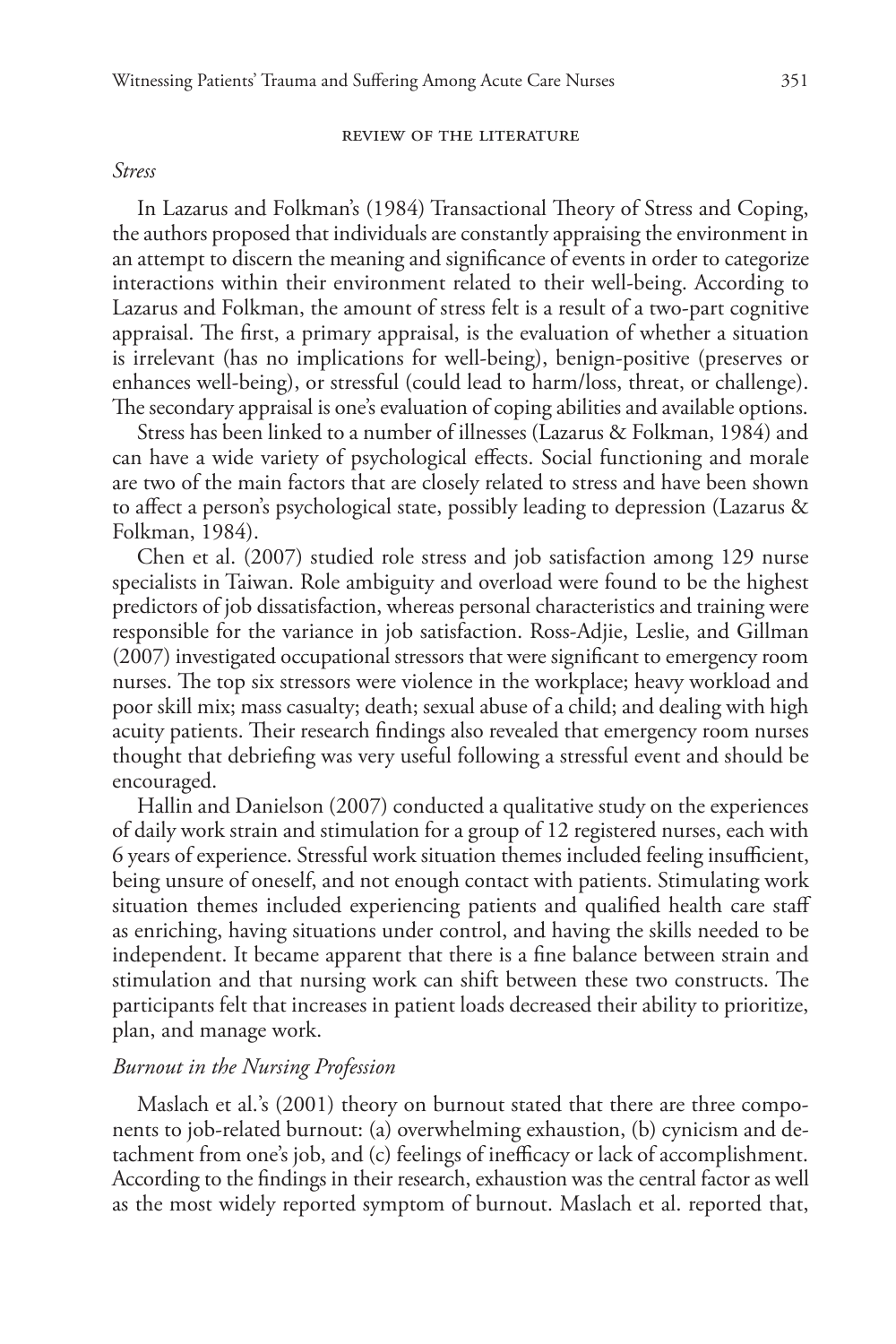as a way of coping, people begin to detach themselves from their work once this exhaustion sets in. In the majority of cases of burnout, emotional exhaustion comes about over time as a result of prolonged interaction with the work environment and influences one's interactions in the work environment. Maslach and colleagues also contended that burnout results from prolonged exposure to interpersonal and emotional stressors presented in the work environment and that workers become burned out in defence of the unmanageable feelings.

The research confirms that there are a wide variety of symptoms related to burnout, sometimes making it difficult to distinguish from other conditions. Some of these symptoms are chronic fatigue, sleep difficulties, gastrointestinal symptoms, anxiety, depression, pessimism, issues with interpersonal relations, inability to concentrate, and withdrawing from stressful situations (Stamm, 1995).

Poncet et al. (2007) carried out a study with 2,497 nursing staff in various intensive care units in France. The results showed that 32.8% of the participants suffered from severe burnout syndrome, 12% showed signs of depression, and that a variety of factors affected the levels of severe burnout syndrome.

In Ericson-Lidman and Strandberg's (2007) narrative study, nurses whose coworkers had developed burnout (and were on leave as a result) were asked to share their perceptions of the signs preceding their workmates' burnout. The analysis of the narrative interviews yielded five main themes: (a) perceptions of co-workers struggling to manage alone, (b) showing self sacrifice, (c) struggling to achieve unattainable goals, (d) becoming distanced, and (e) showing signs of falling apart.

In another burnout study, Spooner-Lane and Patton (2007) conducted a survey using a cross-sectional design with 237 nurses who were mostly working in surgical care. Results showed moderate levels of emotional exhaustion, moderately high levels of depersonalization, and moderately low levels of personal accomplishment. Full-time nurses showed more emotional exhaustion than did those who were part-time or casual, while role overload (an expansion of one's expected responsibilities), job conflicts, and role boundaries (constraints on one's scope of practice) were found to be the main determinants of emotional exhaustion. Younger nurses in this sample were found to have higher depersonalization, with role boundary and professional uncertainty as the main causes of depersonalization. Finally, role boundary and role ambiguity (unclear definitions of one's responsibilities) were the main influential factors of reduced personal accomplishment. The above research studies confirm that burnout is in fact a serious issue within the nursing profession and one that has been proven to be common in a variety of nursing environments.

### *Compassion Fatigue*

Compassion fatigue is a relatively new term in psychology and health care that arose in research carried out with trauma therapists. A variety of research over the last 15 years has examined the effects of knowing about another person's trauma and how to classify these effects. Figley (2002) coined the term "compassion fatigue" as an alternative term for secondary traumatization, as he believes that this term is more positively received by helping professionals.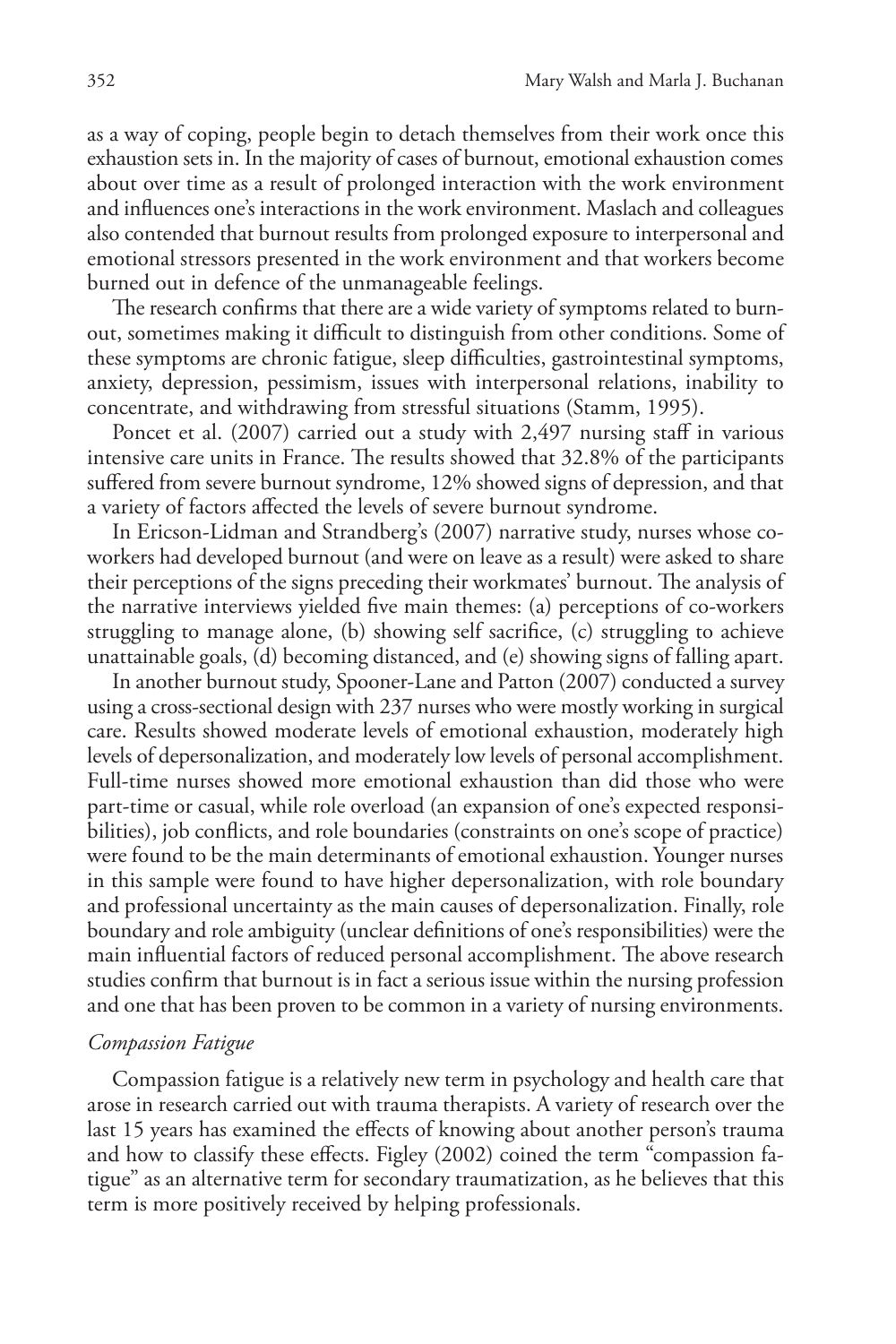In explaining this phenomenon, Figley (2002) stated that an empathetic ability is primary to helping others, but this also puts caregivers at risk of suffering the negative effects of caring. He further stated that one must possess empathetic concern, make an effort to decrease the suffering of others (empathetic response), and yet have direct exposure to the emotional energy of suffering. Figley (1995) explained that professionals who focus on the relief of the suffering of others are at risk of absorbing some of that suffering.

Symptomatology of secondary traumatization include a stressor, re-experiencing of the traumatic event (e.g., through dreams), avoidance of reminders of the event, and persistent arousal (Figley, 1995). Some of the commonly reported manifestations of compassion fatigue include recollection; sudden re-experiencing or dreams of the distressing event; efforts to avoid thoughts, feelings, and activities that remind the individual of the distressing event; detachment from others; diminished interest in significant activities; difficulty sleeping and concentrating; and irritability (Figley, 1995; Stamm, 1995).

Figley (1995) found that although burnout and compassion fatigue share similarities, burnout emerged gradually whereas secondary traumatization could appear quite suddenly, with little warning, causing a sense of confusion, hopelessness, and isolation. Other researchers have supported this notion that burnout is, in fact, a construct distinct from secondary traumatization or compassion fatigue (Arvay, 2001; Benoit et al., 2007; Stamm, 1995).

To date, there has not been a study examining the effects of caring and the consequences of being exposed to suffering among acute care nurses. All previous studies have focused on nurses working in sub-acute settings. Maytum et al. (2004) carried out a descriptive qualitative pilot study in the USA with 20 experienced nurses who worked in various non-acute care settings with chronically ill children and their families. They found that unreasonable policies, staffing shortages, general health care system dysfunction, lack of support at work, and not being able to give a desired standard of care due to onerous workloads were the main triggers of compassion fatigue.

In another study, Frank and Karioth (2006) surveyed 117 public health nurses in Florida who provided assistance to hurricane victims 3 to 4 months prior to the study. They found that 27% of their sample was at risk for compassion fatigue. Abendroth and Flannery (2006) investigated the prevalence and the relationship between nurse characteristics and compassion fatigue risk in 216 hospice nurses using the Professional Quality of Life Compassion Satisfaction and Fatigue subscales: Revision III. Results showed that stress, a tendency to put others' needs before one's own, trauma, anxiety, and life demands were all variables that increased the participants' risk of compassion fatigue.

A search of a number of databases (CINAHL, PsycINFO, PubMed, Medline, and OVID) revealed that very little research on the experience of work-related stress among nurses in acute care settings had been conducted. An examination of acute care nurses' lived experiences of witnessing the trauma and suffering of their patients was at the heart of this phenomenological investigation.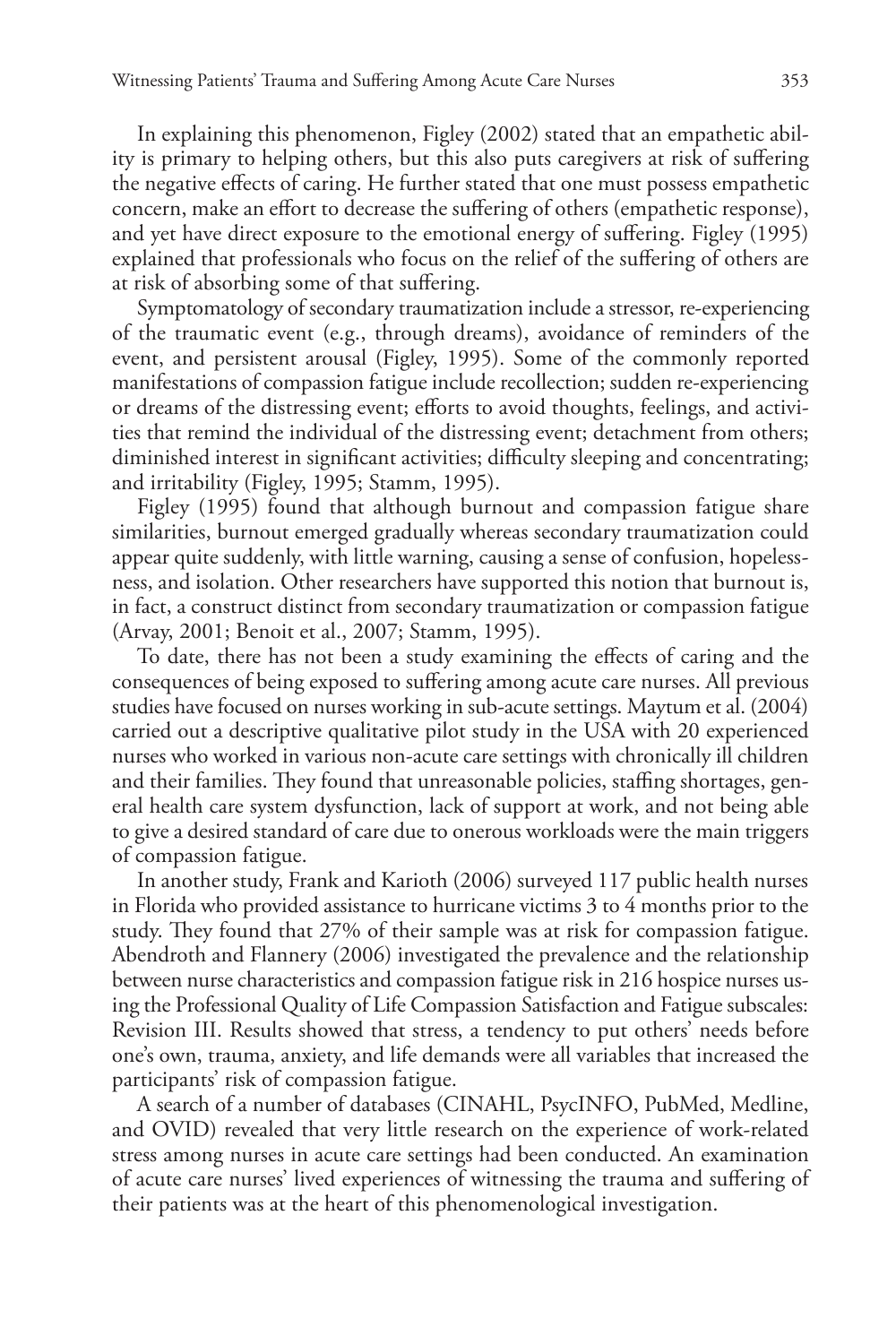### **METHOD**

Phenomenologists work to make meanings recognizable and attempt to describe experience as lived rather than through abstract theories. Its intent is to do this with depth and richness, through a lens of mindful, caring wonder about the project of living (van Manen, 1990). This method of research was chosen for this study because of the paucity of research on this topic among acute care nurses. Little is known about the lived experiences of nurses in this health care setting. A qualitative method was needed to lay the groundwork for beginning to understand this experience for this nursing population.

In this study, the researchers used a descriptive phenomenological research design with a focus on describing human experience and understanding the lived experience under investigation among a selected group of participants. Phenomenology relies on hermeneutic analysis—a process of reading and re-reading the interview texts and dwelling on the phenomenon under study until themes begin to emerge.

The researchers focused on the lived experience of acute care nurses' workrelated stress. In using this methodology, it is considered important for the research interviewer and the research analyst to bracket their personal experiences of the topic and to hold at bay the theoretical knowledge gained through the research process. This was achieved in this study by interviewing the research interviewer about her experience as an acute care nurse to explicate her knowledge of the topic and her personal experiences as an acute care nurse. The researchers kept a research journal and used reflexivity to bracket prior knowledge or experiences that could influence the phenomenological reduction. For example, experiences regarding the research interviewer's first patient death and her experience of burnout and stress reactions on the ward were detailed in writing and bracketed when interviewing the participants and analyzing the participants' transcriptions.

### *Participants*

The 5 participants in this study were registered nurses who had at least one year of acute care nursing experience (all were still currently working full-time in acute care at the time of interview) and self-reported either current or past stress as a result of witnessing patients' trauma and suffering as per the selection criteria. All of the nurses had less than 10 years nursing experience with the majority working for less than five years. The participants were all female (aged 25, 25, 30, 31, and 40; *M* = 30.2). The participants were all working in a busy acute care teaching hospital in Vancouver, British Columbia.

## *Phenomenological Interviews*

One- to three-hour, in-depth, open-ended, unstructured interviews were scheduled with each participant and conducted by the first author in the participants' homes. After gaining research ethics approval and informed consent, each interview was initiated with the following invitation: "Can you describe for me your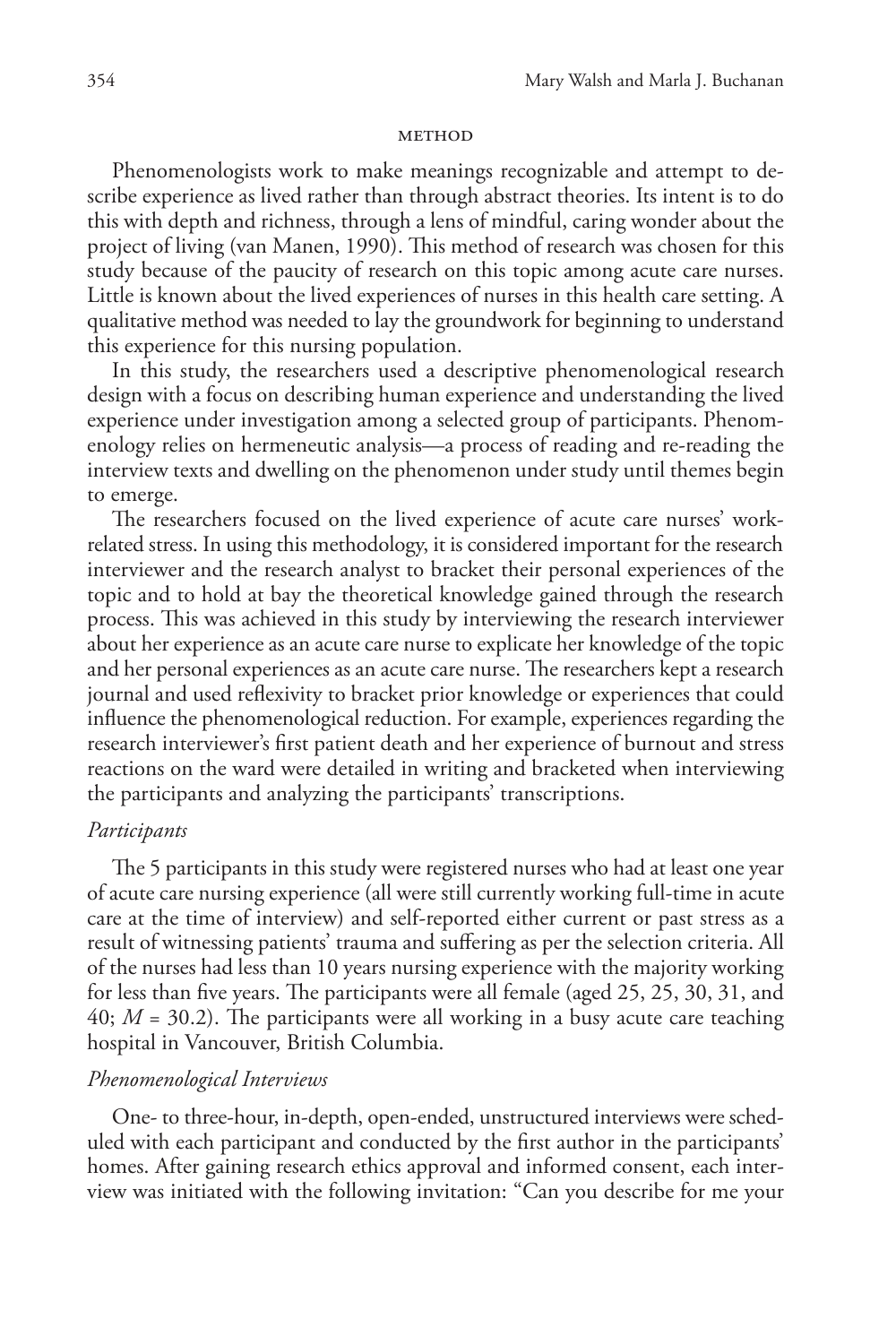experience of witnessing patients' trauma and suffering on the acute care ward where you work?" Probes and queries were made only to clarify the meaning or content of their experience. The participants led the direction of their interview. Following Polkinghorne's (1989) phenomenological method, the research interviewer was cautious and aware of not imposing her knowledge or experience into the interview process. The interviews ended after the fifth participant, as no new information was evident in the last interview. It is common in phenomenological research to have a small sample size of 5 to 7 participants.

# *Data Analysis*

The researchers followed a 6-step process of phenomenological analysis as outlined by Polkinghorne (1989) and Colaizzi (1978). Each reading of the interview texts had three phases: (a) dividing the transcript into units by content domains, (b) articulating the essential meaning of each unit, and (c) clustering the meaning units into themes that constitute a general description of the phenomenon (Polkinghorne, 1989). The 6-step process of analysis (Colaizzi, 1978; Polkinghorne, 1989) was conducted as follows:

- 1. The researchers transcribed verbatim each interview transcript.
- 2. Each transcript was read orally with the research interviewer reading the participant's words and the other research team member reading the interviewer's words.
- 3. A discussion of the text discerned themes, and thematic structures emerged from the readings of the text.
- 4. Exemplary quotes were noted from each text that supported the theme under discussion.
- 5. The researchers summarized each interview text and identified the main themes in each participant's text by noting the significance of each theme as it pertained to the research question.
- 6. The researchers conducted a member check of each participant's text and returned the thematic analysis to each participant for verification.

Additionally, the researchers provided a summary of the main findings to an expert peer reviewer—an acute care nurse with extensive nursing and research experience—who reviewed the findings and verified their trustworthiness and comprehensiveness. The themes that emerged are descriptions of the lived experiences for five acute care nurses who experienced work-related stress as a result of witnessing patients' trauma and suffering. Each participant was given a pseudonym to protect her anonymity in this study.

### **RESULTS**

Five main themes emerged during the phenomenological reduction that exemplified the participants' experiences of witnessing patients' trauma and suffering on an acute care ward. The themes seemed to arise in the form of a process (the first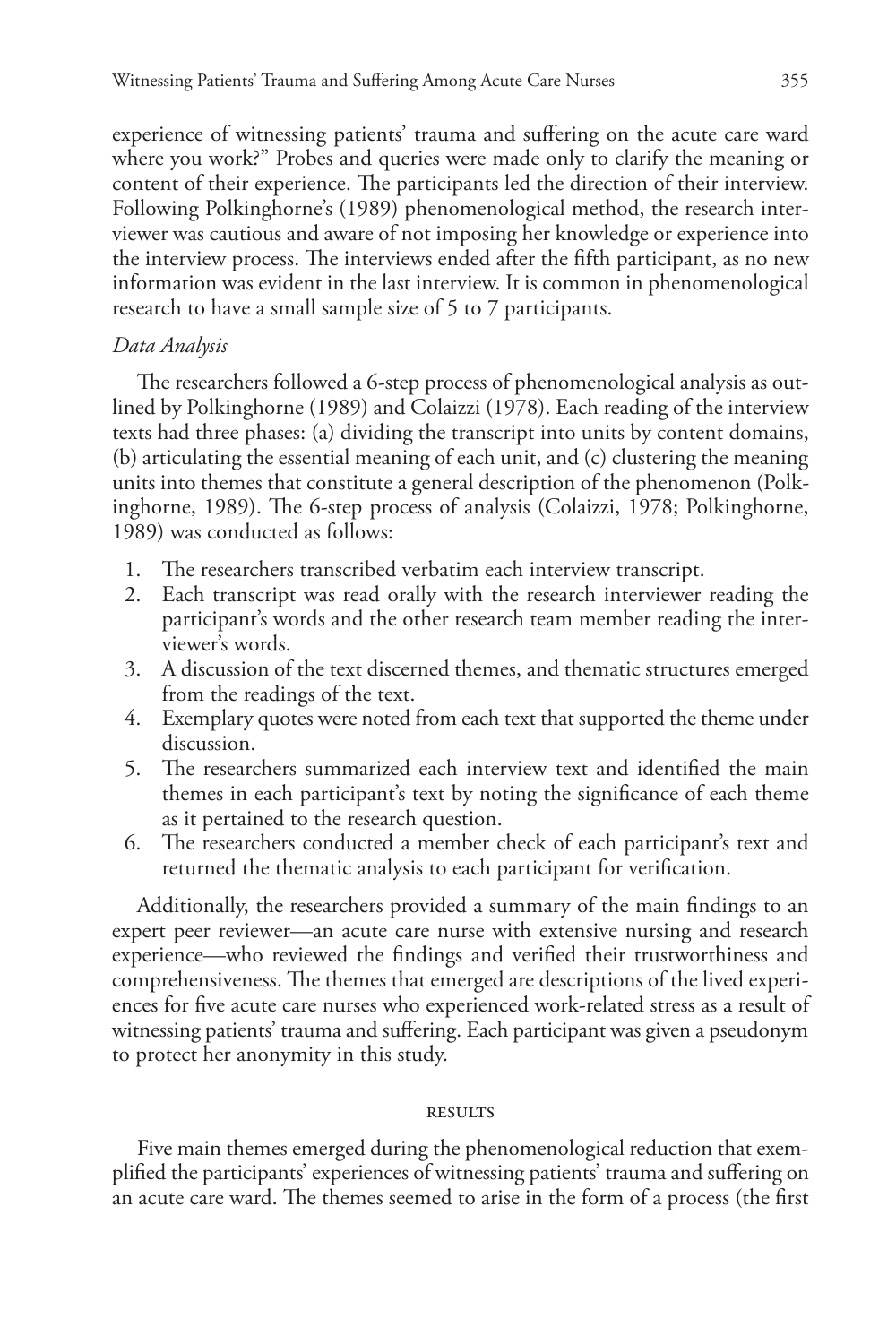experience, followed by further experiences in which effects became conscious and more serious) and therefore are presented in the order in which they occurred in the participants' experiences. The themes are (a) shock and prolonged witnessing of suffering, (b) long-term effects, (c) distancing as a coping strategy, (d) feelings of guilt and helplessness, and (e) dissonance in core beliefs about self.

# *Shock and Prolonged Witnessing of Suffering*

The first theme that was a part of each of the participants' experiences of witnessing their patients' trauma and suffering was that of a traumatic event and prolonged witnessing of patients' suffering within an acute care environment. Some spoke of a specific event that led to various effects, and each spoke of prolonged witnessing of suffering and trauma that resulted in stressful effects.

I open up the curtain and just boom, he's dead! I can see his face, even to this day, I can still see his face … it was awful, it looked really bad … it was the worst image you could have in your mind, ever. It was horrible and I was just in shock and I just closed the curtain and was like "Oh my god, he's dead." (Diane, age 31)

Three of the participants expressed that they could still remember and visualize their first code (a life-threatening emergency call). They could describe every detail, from conversations to sights and smells, and still wondered about whether they could have acted differently.

While particular events were shocking and traumatic for the nurses, they also spoke of prolonged witnessing of suffering that had similar effects. One participant's description illustrates the difficult experience of caring for patients with chronic or terminal illnesses:

I really have no words to comfort those patients. I don't know what to tell them and I find it very depressing and very frustrating. I feel sometimes going to work that I need something different. I need to see some success, someone getting better, someone carrying on with life. There are days where it's really, really hard. (Susan, age 40)

The daily stresses of seeing patients deteriorate and witnessing their prolonged suffering took a toll on the nurses in this study.

Another aspect of the experience that added to the stress of witnessing the trauma and suffering of patients was a perceived lack of respect from some patients and their families. Diane described how experiences such as this led to changes in her way of being a care provider:

Those events are not the only things that hardened me on that unit. It was also the way that people treat you and the disrespect that you get from patients and families … it made me feel like I work really hard, I try and do my best, and this is what I get? So I'm not going to be too nice because if I am too nice you get eaten basically. You have to be a little bit tough …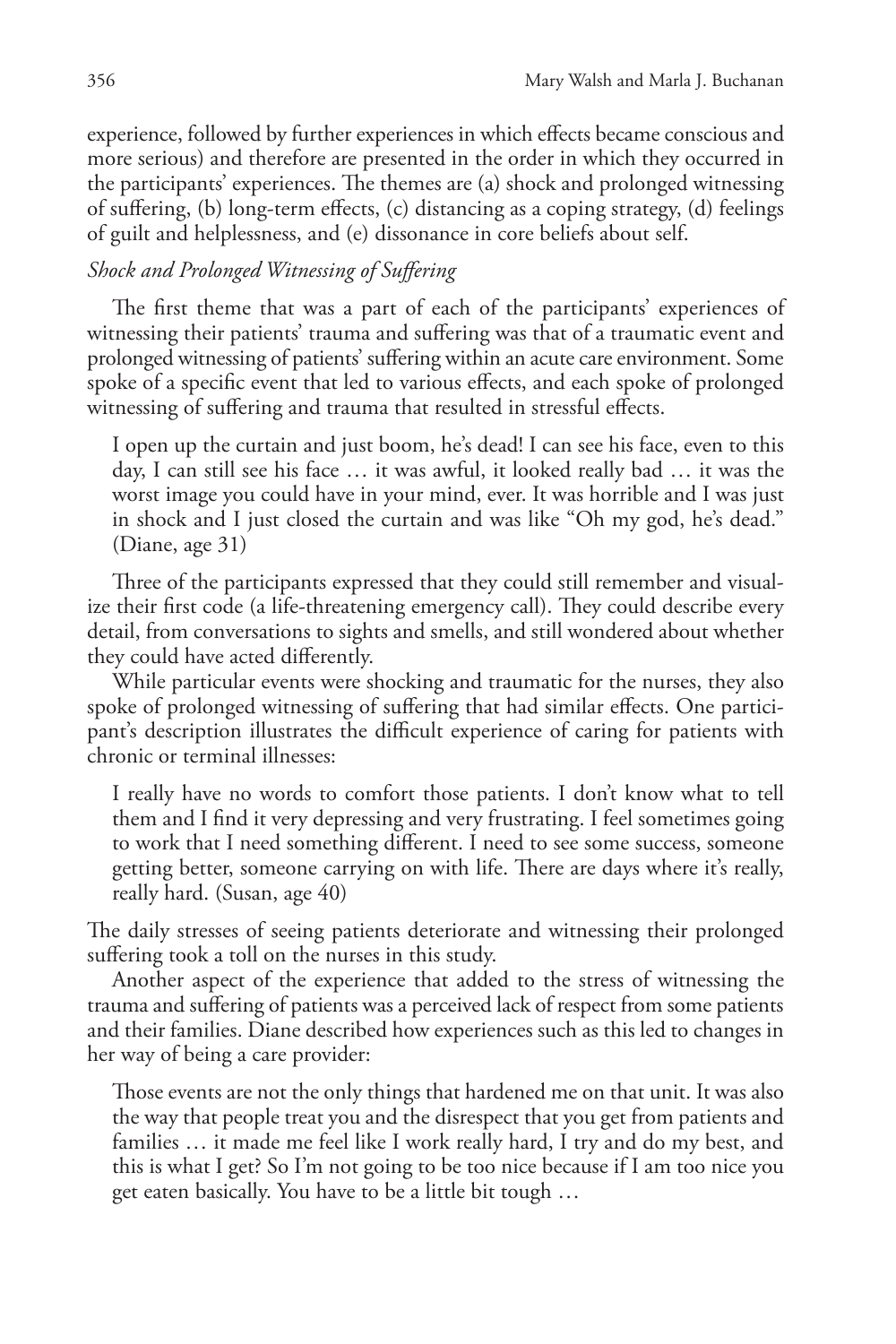All of the participants experienced shifts in their ability to be compassionate in times of duress. The participants also spoke about how the lack of time and resources undermined the values they held as nurses—what they were taught about nursing in their training. They spoke of a norm or culture of stress currently present within acute care nursing and how often this stress influenced how they cared for their patients. As Linda (age 30) described her experience:

There are so many demands and you're pulled in so many different directions and you want to do everything that you can for your patients but there's just no time … All of the little things that we were taught to do for our patients, there is just no way in the real world that we can do it. It adds to it [the stress] because at the end of the day quite often I walk out of there thinking I've done the bare minimum. I've kept them alive. I've done the things that absolutely need to be done but I haven't done anything in my mind to really help them. I've just kind of maintained where they are.

This participant's experience shows evidence of stress as described by Lazarus and Folkman's (1984) research. The context that she describes is one that exceeds her resources and endangers her well-being. Common to the participants' stories was a theme of struggle to maintain/achieve a sense of accomplishment, as well as concern for the lack of resources within the work context and how that subsequently affects their level of performance as acute care nurses. These experiences are commensurate with the research on stress and burnout.

# *Long-Term Effects*

Being stressed and feeling overwhelmed, coupled with witnessing suffering and traumatic events, led to effects that impacted the participants' lives outside of work. In this theme, participants described symptoms that resemble the effects of compassion fatigue. Linda described what it was like when she returned home from work:

I would quite often be distracted. I wasn't able to focus completely just because my mind would keep going back to that. I couldn't detach myself from it even when I was at home. I was constantly talking to my husband about it. I don't know if I was trying to unload it from myself or what I was doing … it's almost like it consumes you in a way.

All participants described situations at work staying with them, sometimes for years after the event. They struggled with depression, sleep disturbances, panic attacks, anxiety, and guilt. Sarah's (age 25) description of her experience following a traumatic code illustrates these serious psychological and physical effects:

I could not sleep for three weeks after [the event]. I was feeling extremely depressed and not really eating and, you know, the general signs of depression … I reflected on it and then realized what triggered it. I felt so bad for that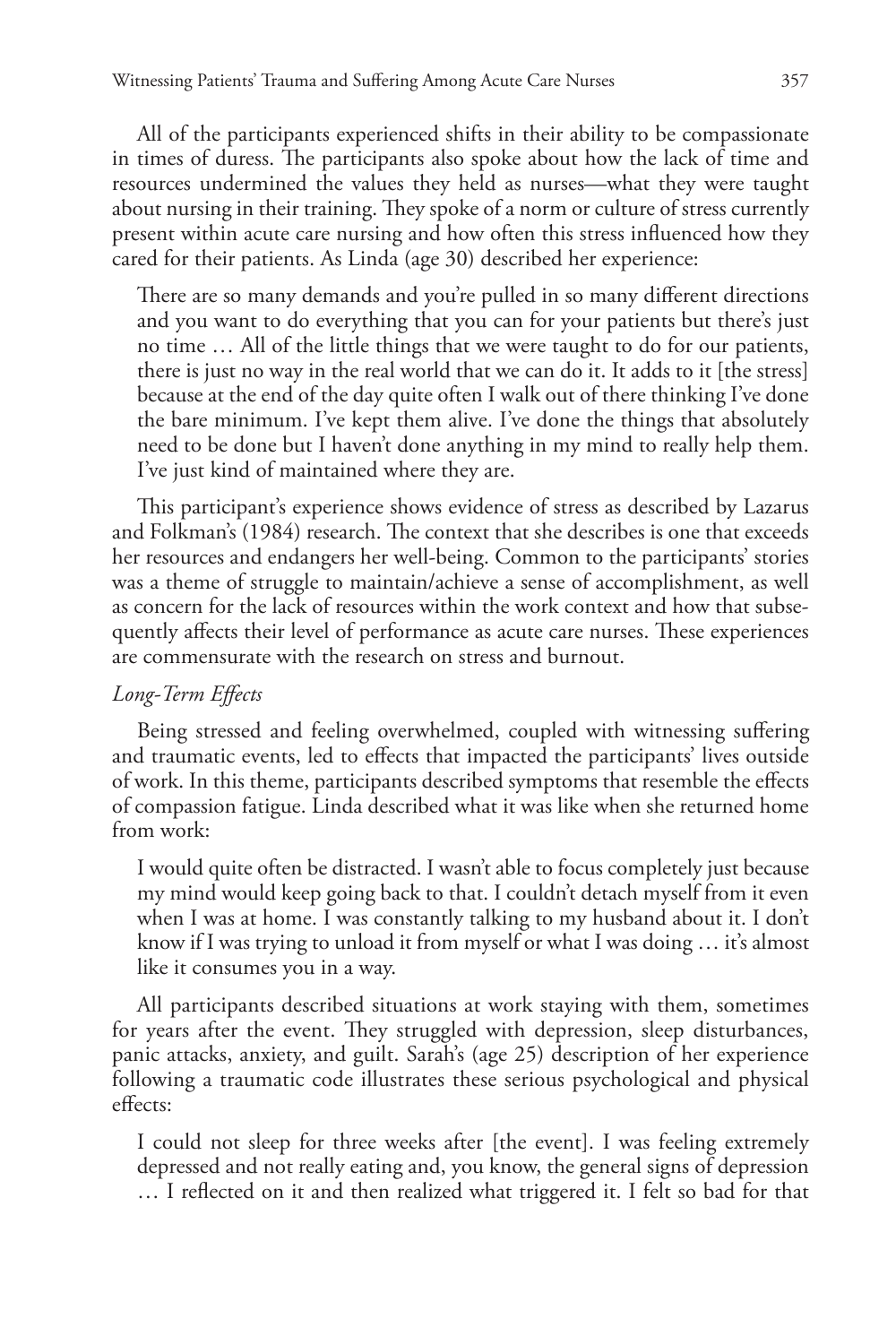family and their situation that it was just extremely overwhelming for me and I didn't know how to cope at the time. With the traumatic experiences on an emotional level, it's really hard a lot of the time to cope … it looks like trouble sleeping, irritation, anxiety, and physical symptoms. I'll wake up at night with heart palpitations and not able to breathe or I'll have really bad panic attacks. I'm not sure if it's completely related to work but work definitely plays a factor in those emotions I'm having.

This participant's description denotes possible compassion fatigue symptoms as described by Figley (1995) (such as intrusive imagery and sleep disturbances, anxiety, depression, avoidance of reminders, and heightened startle responses).

Another common experience for the majority of the nurses interviewed was that of flashbacks to traumatic events, another element common to the experience of compassion fatigue. As Diane stated: "It just sort of comes when you least expect it, you'll suddenly start thinking [about an event] … and all of the thoughts and feelings that you had at that time … come back."

In addition to trauma-like responses, all of the participants confided that they often felt irritable and had feelings of depression both at work and home. It became very clear in the participants' narratives that there was something else that was going on, secondary to feeling tired and stressed as a result of a busy work environment. Linda stated that:

It's not the fact that we're on our feet 12 hours a day running around like crazy; it's the fact that we have all of these psychosocial and emotional issues. You can't rest and recover from that; it kind of becomes a part of you; it's hard. I find I don't have as much of me to give when I get home because I'm spent emotionally.

This description is similar to Maslach et al.'s (2001) description of one of the main elements of burnout—emotional exhaustion; it is also evident in the literature on compassion fatigue.

# *Distancing as a Coping Strategy*

The third theme that surfaced in participants' stories was distancing oneself as a coping strategy. All of them spoke of distancing themselves at work, and the majority of participants also spoke about isolating and distancing themselves at home with their families. They stated that this was the only way to cope with their feelings; however, they were also clear that they did not like using this coping strategy.

I just kind of withdrew. I started not getting as attached. I was being a little bit more withdrawn with conversation with patients and getting to know them because I was afraid that if I got to know them better that I would witness something else that was traumatic and have the same sort of problem [effects]. (Sarah)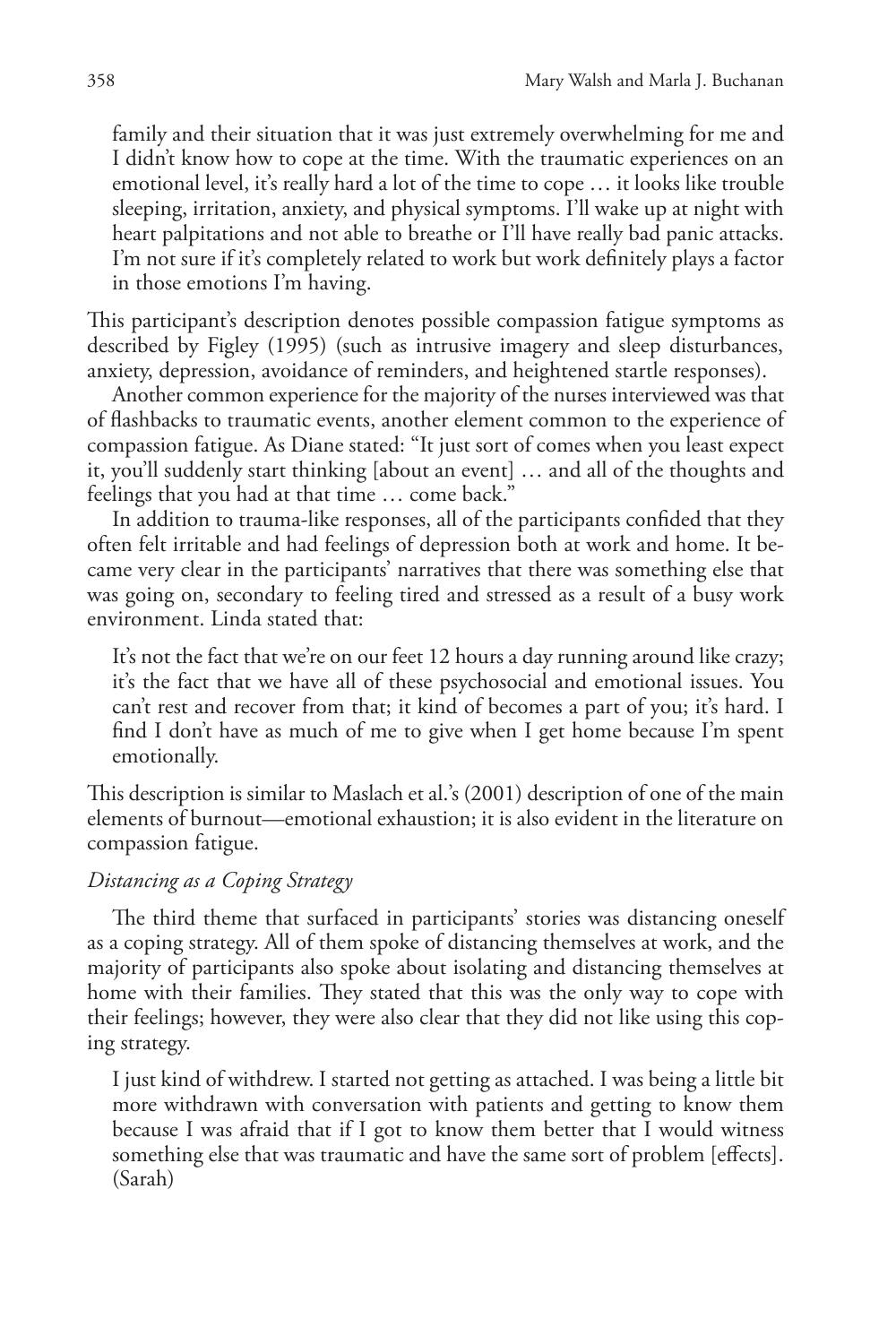They described this distancing and detaching of themselves as a means to protect themselves from the effects of witnessing patient trauma and suffering.

The majority of the nurses also spoke of distancing themselves from their family and friends, especially when they were working a set of shifts. They expressed that work was too much to handle, that it was taking too much from them, and that they could not or did not want to deal with anything else. Linda stated: "It's not that I don't care, it's just I feel like I just can't deal with it and so I just kind of go numb." Cathy (age 25) offered this comment: "After a while there is no way to effectively cope with it except detaching yourself, and when you detach yourself it makes you feel like a bad person." Susan phrased it this way: "It's just too much to handle … if I ask all of my five patients [about psychosocial information] I would just have the heaviest heart. I wouldn't even be able to cope with that [and] I wouldn't be able to function."

The strategies of distancing and detaching one's feelings as a way to avoid negative feelings are symptom descriptions for both compassion fatigue (Figley, 1995; Stamm, 1995) and burnout (Maslach et al., 2001). Distancing, numbing out, and having feelings of guilt are well documented in the trauma literature as common effects of secondarily witnessing the trauma and suffering of another. It appears that acute care nurses are not immune to these effects.

# *Feelings of Guilt and Helplessness*

All of the nurses spoke about the lack of time and unreasonable demands put upon them as sources of stress, exhaustion, and frustration. They described workplace demands that decreased the quality of care they could give their patients. This brought about strong feelings of guilt and sadness for these acute care nurses.

One important aspect in this theme was that all of the nurses felt a general lack of control over patient outcomes. They expressed concerns that their patients, who were people they cared about, were having awful experiences in the hospital. Institutional demands and limited resources created a context in which acute care nurses felt helpless, guilty, overburdened, and frustrated. As Linda explained: "I feel sad and I feel frustrated because we can't really help much. I feel that it's just not fair. Many times I just feel it shouldn't be this way."

There was a common experience of feeling guilty that bad things were happening to people who didn't deserve to be sick, which added another layer to their workplace stress. At the root of their guilt was a strong desire to nurse at a standard that they were not able to reach because of two main factors: an inability to cope with the psychological and emotional stress and system constraints within the health care setting. As one nurse stated: "if somebody happens to catch me on an off day where I'm feeling overwhelmed, I feel terrible because I'm probably not doing all that I could for them."

## *Dissonance in Core Beliefs About Self*

There seemed to be a realization at some point, for all of the nurses interviewed, that they did not like what was happening to them and who they were becoming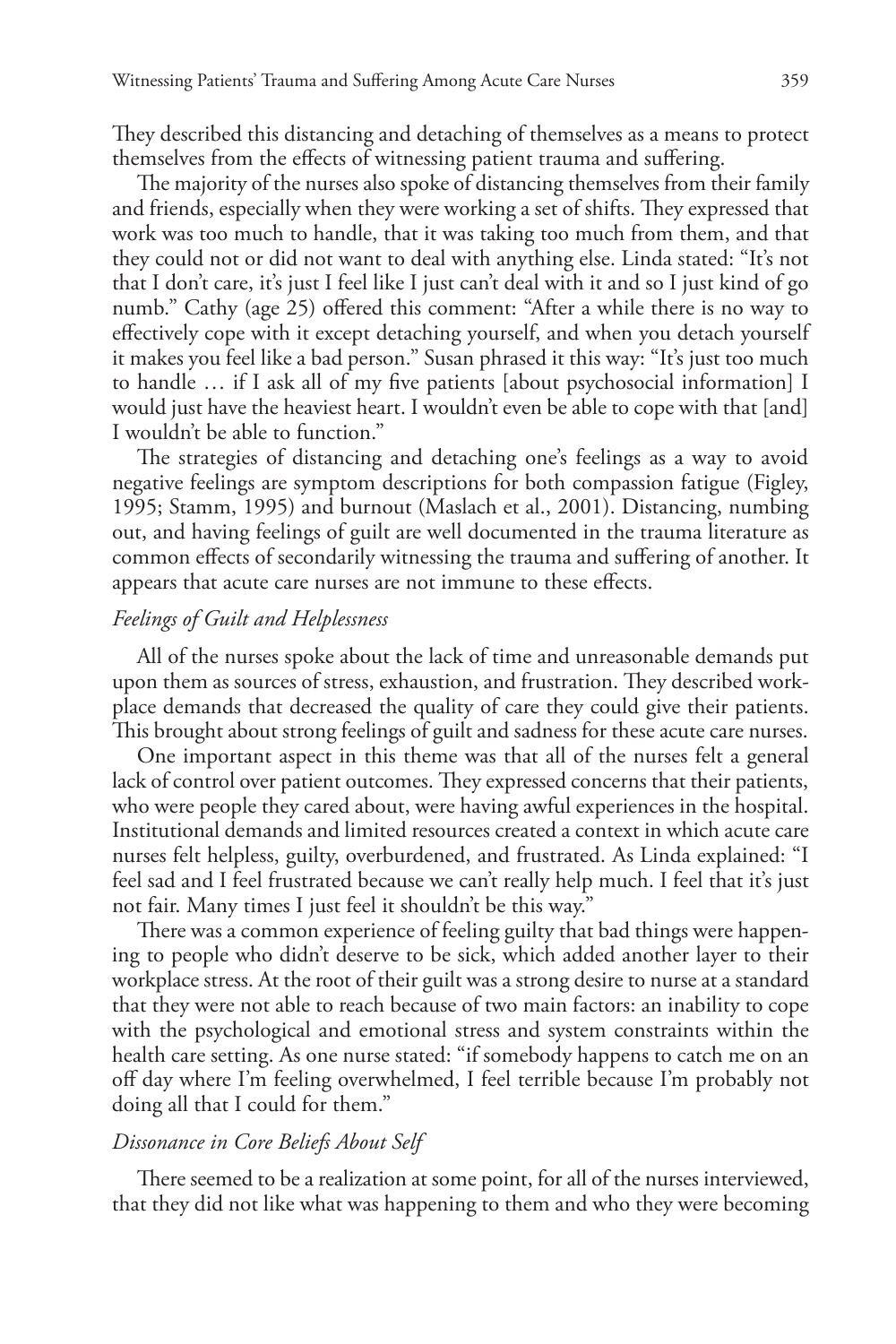as nurses. Their feelings of disconnection were having an impact on their personal identities as nurses and women. The participants' stories, in terms of their experience of witnessing patients' trauma and suffering in an acute care setting, described a process of distancing, feeling guilty, being frustrated, and feeling helpless, which eventually led to an internal dissonance. This dissonance between their beliefs about nursing and their actual lived experiences in their acute care setting finally led to changes in their sense of self. Diane shared her experience of feeling a decrease in empathy:

I think I've become hardened. I don't think I'm as empathetic as I was before and I think I was becoming like them [other nurses]. I was changing … you see the same thing over and over again and it's like you don't want to feel that.

All participants shared that they were changed by their experiences in acute care nursing by being disillusioned with the profession and by decreases in their ability to be empathic. This dissonance between former beliefs about the nursing profession and the lived experience of acute care nursing created a great deal of personal distress. They all struggled with the negative changes within themselves, but some saw these struggles as lessons learned on how to have a more balanced life, how to develop better coping strategies, and how to enjoy life more and adopt a different perspective about their career as nurses. A common belief among all participants was the hope that these changes in self would not remain permanent.

#### discussion

After reviewing the literature and the experiences the participants shared in their interviews, we believe it is quite clear that the experience of witnessing patients' trauma and suffering as an acute care nurse is multifaceted and complex. In our review of the literature, we examined stress, burnout, and compassion fatigue as constructs that could be related to our participants' experiences.

As Lazarus and Folkman's (1984) model of stress suggests, acute care nurses' cognitive appraisal of workplace stress and their inability to cope due to a lack of resources and lack of control over their work environment created a great deal of stress for the nurses in this study. As in previous studies on workplace stress in nursing (Chen et al., 2007; Hallin & Danielson, 2007; Ross-Adjie et al., 2007), our participants confirmed that unmanageable patient workloads, stressful work environments, and a lack of resources to deal with the demands placed upon them caused serious stress in their lives, both at work and at home.

The literature on burnout states that exhaustion, detachment from one's job, and feelings of lack of accomplishment are the main features of burnout (Maslach et al., 2001). All three of these aspects of burnout are very visible in the experiences described by the participants. All 5 nurses described feeling emotional and physically exhausted frequently at work, which was often secondary to the stressful environment of acute health care.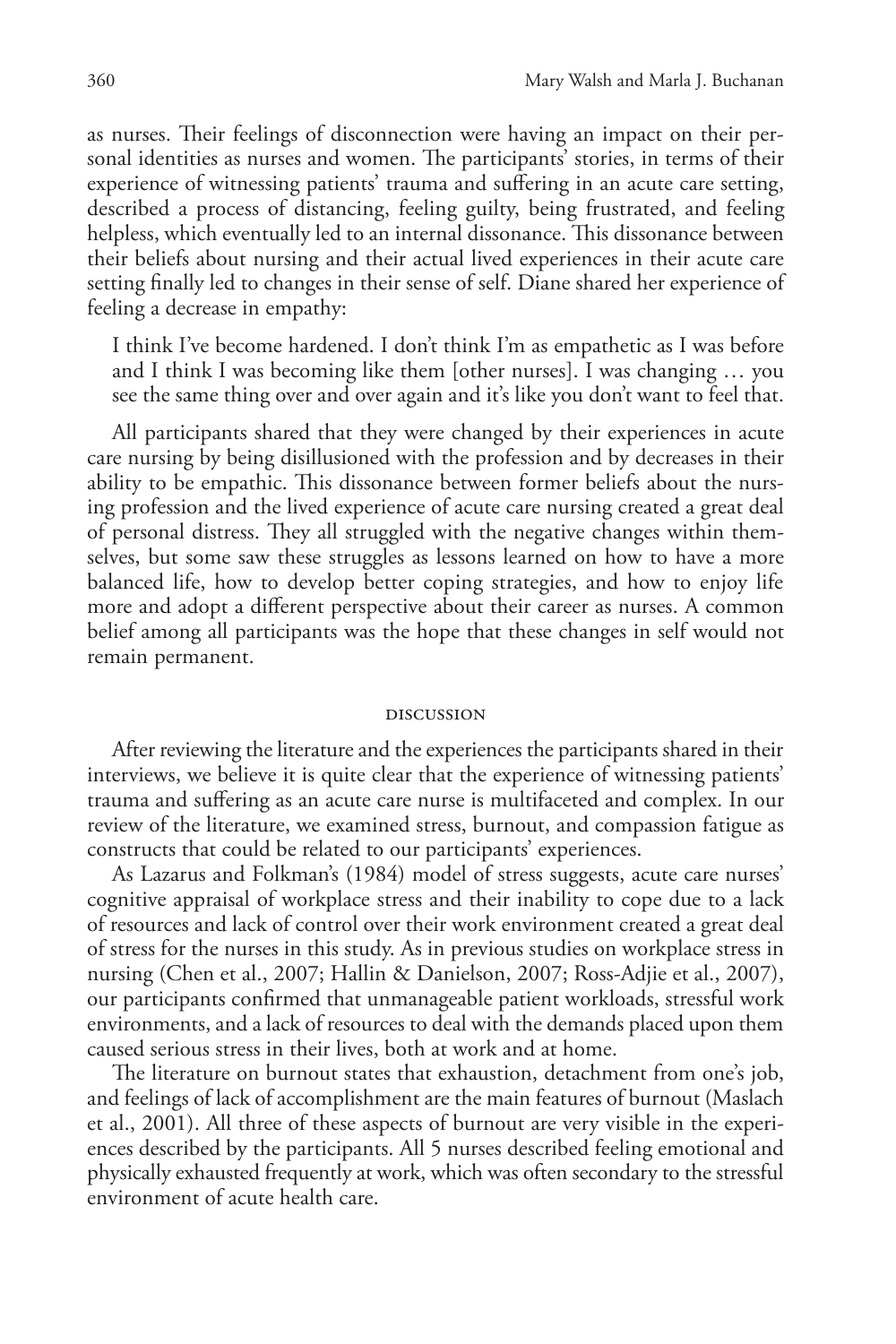Maslach and colleagues (2001) claim that emotional exhaustion is the central component of burnout and that it leads people to detach themselves from their work by depersonalizing others. Detachment or distancing is very much a part of our participants' experience of witnessing the trauma and suffering of their patients in acute care health settings. Our findings support the research found in previous studies on burnout in sub-acute care populations (Ericson-Lidman & Strandberg, 2007; Poncet et al., 2007; Spooner-Lane & Patton, 2007).

In addition to stress and burnout, the results from this study also show evidence of compassion fatigue among our participants. Figley's (1995) model of compassion fatigue outlines three main stressors: re-experiencing of the traumatic event, avoidance of reminders of the event, and finally persistent arousal. The nurses interviewed described stressors as traumatic events or prolonged witnessing of suffering, which began with the experience of a shocking event followed by stressors leading to symptoms of compassion fatigue. One of the prominent responses was persistent arousal in the form of anxiety, feelings of stress, trouble sleeping, and sometimes struggles with focusing or concentrating.

The participants described avoidance of patients and their stories, as these were reminders of past negative experiences. Stamm (1995) lists the common reported indications of compassion fatigue as recollection; sudden re-experiencing or dreams of the distressing event; avoidance of thoughts, feelings, and activities that are reminders of the distressing event; detachment from others; diminished interest in activities; troubles sleeping; troubles concentrating; and irritability. All of these manifestations were described in the experiences of the acute care nurses interviewed.

In current nursing research, it has been found that exposure to death, sacrificing one's own needs (Frank & Karioth, 2006), high patient loads, stress and life demands, trauma, anxiety (Abendroth & Flannery, 2006), unreasonable policies, staffing shortages, system dysfunction, lack of support, and not being able to give a desired standard of care (Maytum et al., 2004) were all factors that increased nurses' stress. Each of these factors was a component of our participants' stories.

Stamm (1995) states that for compassion fatigue to occur, one must have empathetic concern as well as an empathetic response in the form of attempting to decrease the suffering of others, as well as having direct exposure to suffering. All of these conditions were met as evidenced by the experiences that the participants shared. This further suggests that acute care nurses are, in fact, at risk of suffering from compassion fatigue similar to the research findings among colleagues in sub-acute care settings (Abendroth & Flannery, 2006; Frank & Karioth, 2006; Maytum et al., 2004).

## *Recommendations for Future Research*

Given that prior research has documented many negative effects in other caregiver populations as a result of compassion fatigue, burnout, and job-related stress and that the nurses in this study are showing signs of these phenomena, research must continue to address these topics. Survey research would be beneficial to our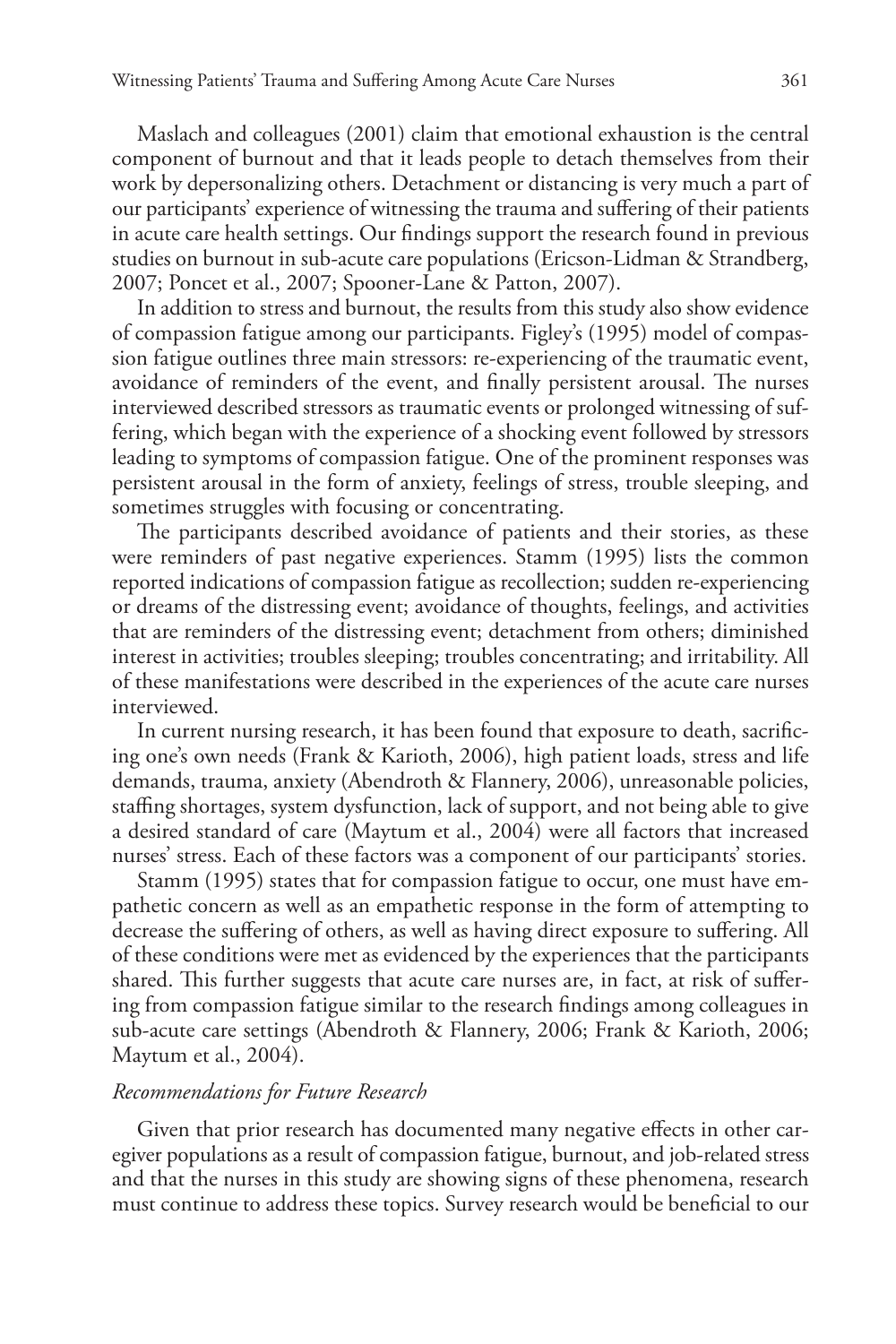understanding of the breadth of the problem of compassion fatigue, burnout, and stress among health care providers. Future research needs to include larger sample sizes as well as a more diverse population, including both male and female nurses and more variety with respect to age and ethnic background.

As this study had a small, homogeneous sample of 5 female participants with similar socioeconomic and cultural backgrounds, further research would be beneficial. There are relationships that also need to be investigated such as differences in effects based on age, experience, and type of work setting. It may not be a coincidence that the majority of the nurses in this study were relatively new in their nursing careers; however, it cannot be claimed in this study that age was a main factor in the experience of compassion fatigue, burnout, and stress among these nurses due to the small sample size in this phenomenological study.

# *Recommendations for Nursing Practice and Counselling Practitioners*

Our findings support the need for more funding within nursing to address the emotional and psychological costs to nurses who provide empathetic care to their patients. The evidence is clear that there is a personal price to pay from witnessing the trauma and suffering of patients in acute care. Counsellors working in health care settings could provide individual counselling, group interventions, and psychoeducation regarding job-related stress. Our participants stated that counselling practitioners in both private practice and health care settings needed to understand the unique context of acute care nursing.

The nurses in this study had recommendations for counselling practitioners and hospital administration. First, they wished to be able to share their experiences and feelings with others who have "first-hand" experience, an indication that group interventions would be beneficial to this population. They requested that debriefing, such as Critical Incident Stress Management (CISM), consistently be made available on shift, which would require support from administration for coverage to enable them to debrief traumatic experiences with professional counsellors within their health care setting.

An excellent example of the provision of individual counselling sessions, group interventions, and critical incident debriefings is at the Centre for Practitioner Renewal, a counselling service for health care providers at St. Paul's Hospital in Vancouver, British Columbia. The centre provides critical incident debriefing and provides ongoing counselling services to hospital personnel. This initiative has been successful in addressing the psychological and emotional needs of nurses and doctors as well as the costs to hospital administration for staff sick leaves.

Second, the nurses recommended that the culture of nursing needs to be changed by creating a safe work environment where feelings of detachment, guilt, and inadequacy could be voiced and addressed through professional counselling and support. Third, they argued that manageable patient workloads are imperative to the health and well-being of nurses and in the prevention of stress, burnout, and compassion fatigue in their workplace. This final issue needs to be addressed by hospital administrators and nurses' union representatives.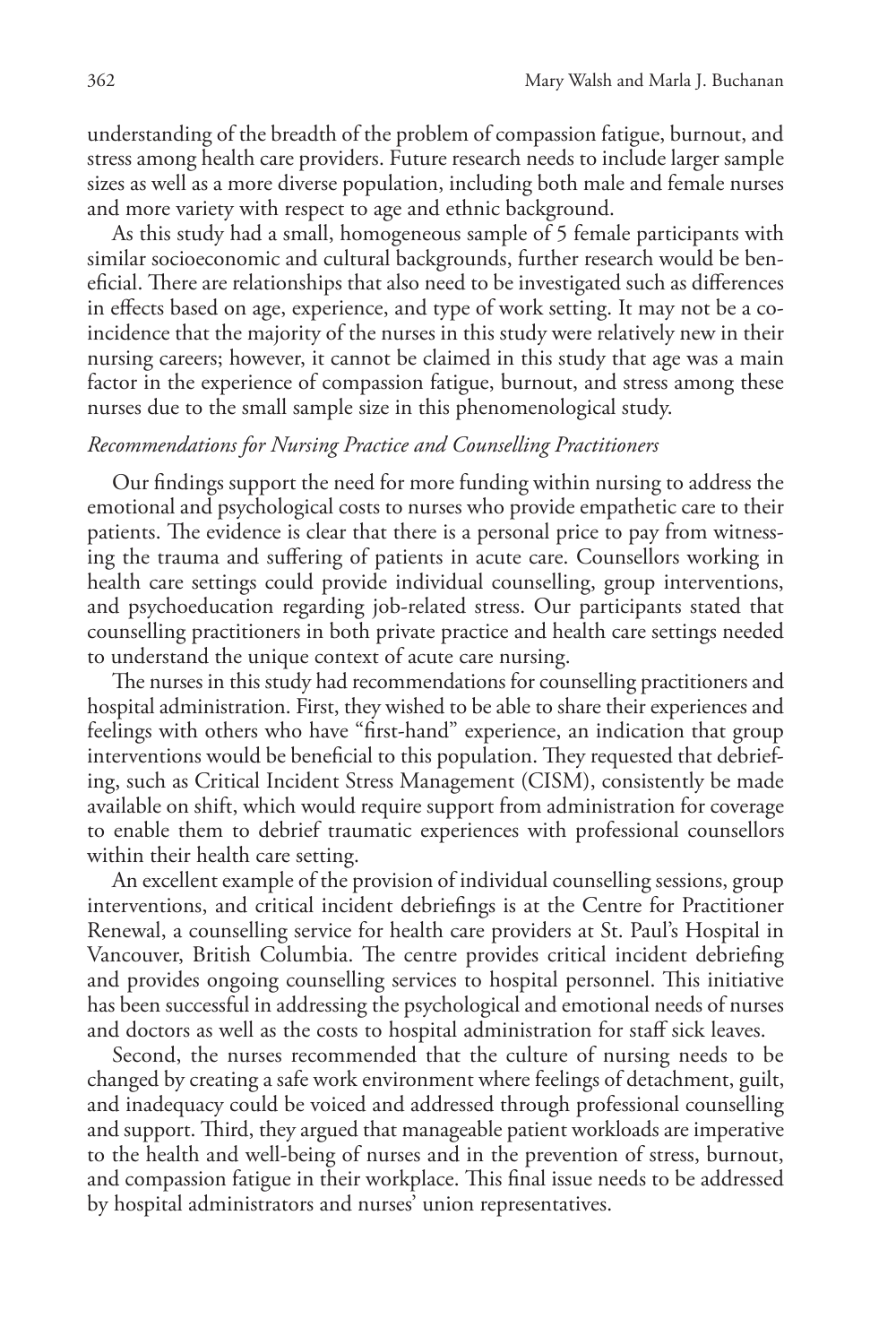Workplace supports such as counselling and critical incident debriefing need to be put into place along with evaluation studies to understand how best to help acute care nurses manage the stress of their work. CISM is an intervention protocol used in hospitals and in organizations where there are emergency responders. It involves a group meeting to debrief a critical incident that may cause distress among personnel involved. For a more thorough description of critical incident debriefing strategies and the efficacy of this intervention, refer to the work of Jeffrey T. Mitchell (e.g., 1999, 2003, 2008) or visit CISM International's website at www.criticalincidentstress.com.

It is no secret that there is a very serious shortage of nurses in health care today. The Canadian Nurses' Association claims that there will be a shortage of almost 60,000 full-time equivalent registered nurses in Canada by 2022 (Canadian Nurses' Association, 2009). If we take a closer look at nurses' experiences, we see stress, burnout, and compassion fatigue as possible explanations for their shortterm careers. Although not all aspects of nurses' stress are clear, what is evident from our findings is that nurses are struggling and are asking for support from their administration and peers. It is the authors' hope that this preliminary study will bring the issues to the forefront and that change within health care is on the horizon.

#### *Acknowledgement*

This research was supported by a University of British Columbia Faculty of Education Student Research Grant.

### *References*

- Abendroth, M., & Flannery, J. (2006). Predicting the risk of compassion fatigue. *Journal of Hospice & Palliative Nursing, 8*(6), 346–356. doi:1097/00129191-200611000-00007
- Arvay, M. J. (2001). Secondary traumatic stress among trauma counsellors: What does the research say? *International Journal for the Advancement of Counselling, 23*(4), 283–293. doi:10.1023/A:1014496419410
- Benoit, L. G., Veach, P. M., & LeRoy, B. S. (2007). When you care enough to do your very best: Genetic counselor experiences of compassion fatigue. *Journal of Genetic Counseling, 16*(3), 299–312. doi:10.1007/S10897-006-9072-1
- Canadian Nurses' Association. (2009). *The Canadian Nurses' Association annual report, 2009*. Toronto, ON: Author.
- Chen, Y., Chen, S., Tsai, C., & Lo, L. (2007). Role stress and job satisfaction for nurse specialists. *Journal of Advanced Nursing, 59*(5), 497–509. doi:10.111/j.1365-2648.2007.04339
- Colaizzi, P. F. (1978). Psychological research as the phenomenologist views it. In R. Valle & M. King (Eds.), *Existential phenomenological alternatives in psychology* (pp. 48–71). New York, NY: Oxford University Press.
- Ericson-Lidman, E., & Strandberg, G. (2007). Burnout: Co-workers' perceptions of signs preceding workmates' burnout. *Journal of Advanced Nursing, 60*(2), 199–208. doi:10.111/j.1365- 2648.2007.04399.x
- Figley, C. R. (1995). *Compassion fatigue: Coping with secondary traumatic stress disorder in those who treat the traumatized*. Philadelphia, PA: Brunner/Mazel.
- Figley, C. R. (2002). Compassion fatigue: Psychotherapist's chronic lack of self care. *Journal of Clinical Psychology, 58*(11), 1433–1441. doi:10.1002/jclp.10090